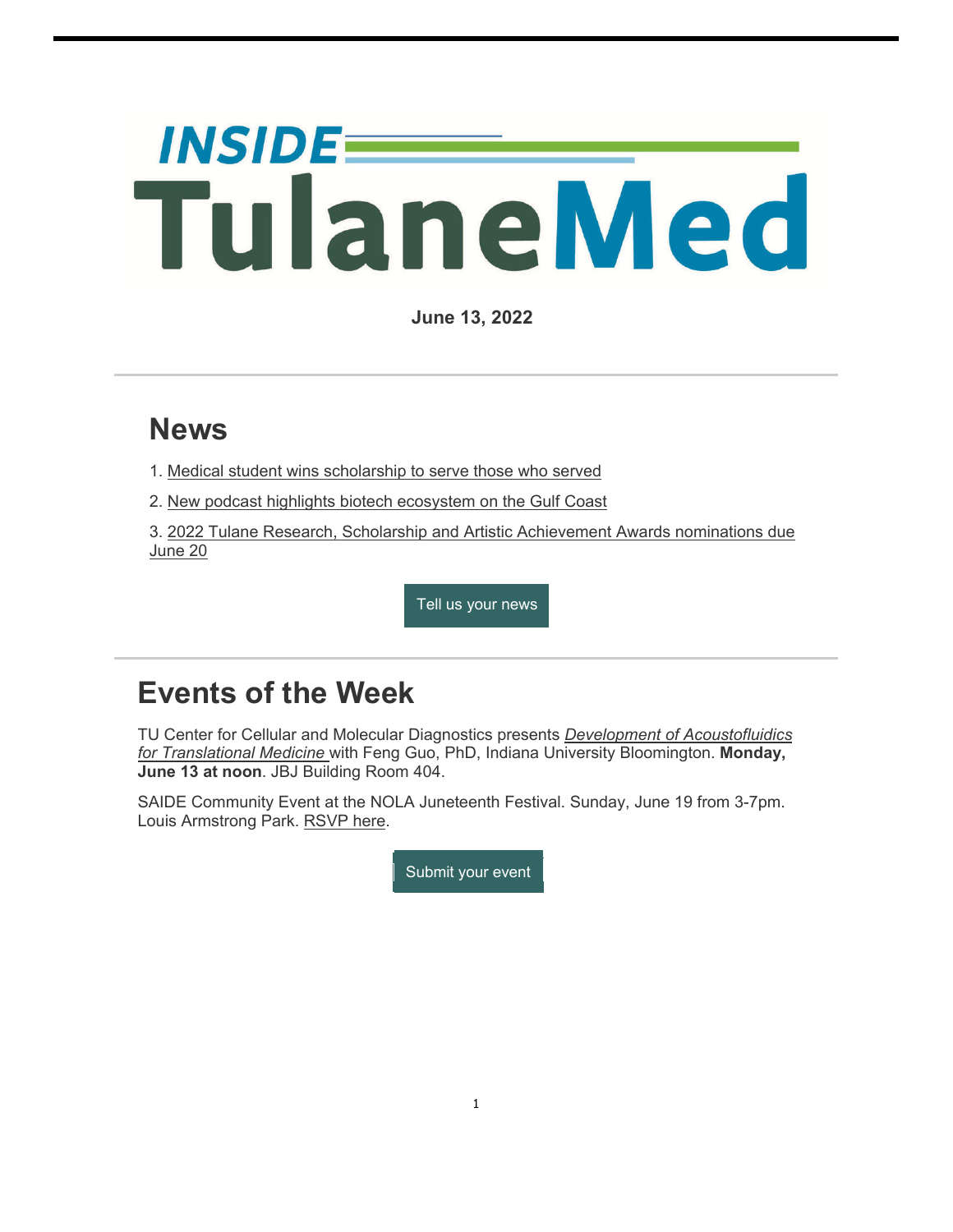

## **Sacramento wins VA scholarship**

The military has always been a large extended family for Arianne D. Sacramento, a rising fourth-year student at Tulane University School of Medicine. "Serving those who served" was always in the back of her mind, so when Sacramento decided to pursue medicine, she set a goal to one day be a physician at a VA medical center.

That goal is now much more attainable. Sacramento was recently awarded a scholarship from the VA's Health Professional Scholarship Program. Read more about the award here.

## **Jobs at Tulane SoM**

Have a friend looking for a great job? Thinking about opportunities for career advancement? The School of Medicine has many openings in many areas administrative, financial, research, patient care and more. Here are a few of the positions available this week:

Research Scientist - Endocrinology

Clinic Manager, Post Acute Care - TUMG

Director, Dept. of Medicine Budgets and Financial Reporting

To see more, go to Jobs at Tulane.

## RESPECT ETHICAL INTEGRITY COMMUNICATION **ACCOUNTABILITY DRIVE FOR EXCELLENCE**